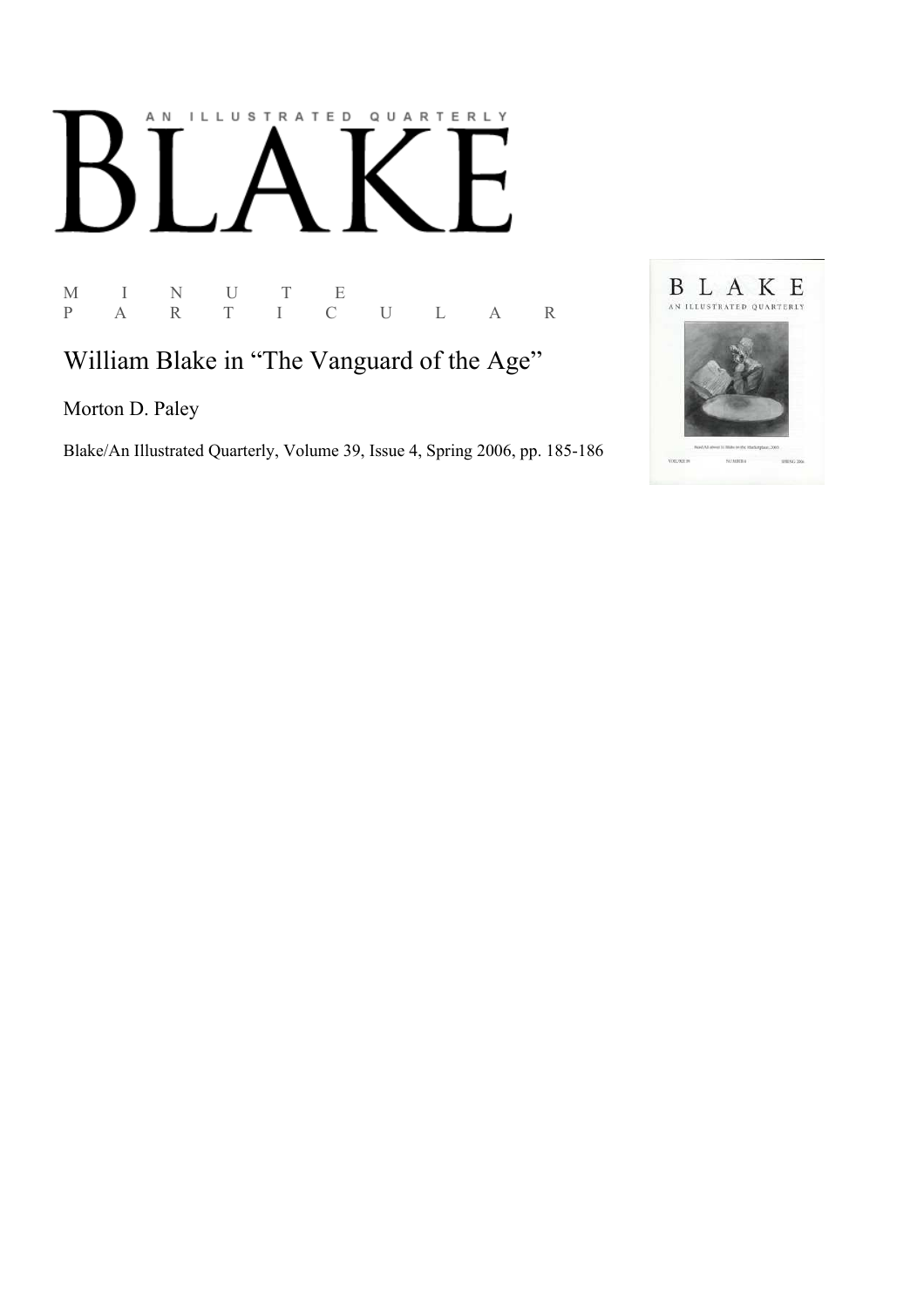But it is also possible that *Milton* at one time may have contained something like sixty plates, as Bentley himself has thought possible *(BR* 187n4). *Milton* clearly went through several stages of expansion and contraction during the course of its composition, as reflected in the varying number of plates in the different copies, and one of the early stages apparently included material about the English Civil War *(BPAE* 423- 24), subsequently deleted, which linked it with the Lambeth Prophecies as one more chapter in the history of revolution. Erdman's speculations on "the missing ten books of *Milton" (BPAE* 423-24) which linger in the background of "the early and late versions," i.e., the "revolutionary version" and the pacifistic version *(BPAE* 425-27), suggest that at least a few pages of the early twelve-book form were committed to copper before being erased. In 1845 J. T. Smith recalled that Blake often "rubbed out" already etched plates "to enable him to use them for other subjects."<sup>20</sup> Though he did not describe how these etched plates were erased, presumably an already etched plate could be polished to a clean surface like a new one more readily than it could be revised for corrections or additions.<sup>21</sup> If so, this would supply the ten or more pages added to the existing forty-five to fifty pages of *Milton* (copies A-C) to make up the mysterious "60."

One final consideration in the case against the half-finished *Jerusalem* of 1807 is the date on the title page. How is the date of 1804, inscribed at the bottom of the page, to be understood if the poem was not actually begun until at least 1808? Butlin has commented on Blake's "habit of pre-dating works unparalleled until its adoption by some of the pioneers of the modern movement,"<sup>22</sup> which may well be the case here. In fact, the only reason for taking 1804 as the date at which Blake started work on *Jerusalem* is simply the date "1804" of the title page, squeezed in above the signature in a cramped space at the bottom of the page, looking almost like an afterthought. The date is not an integral part of the design of the page, as it is so strikingly in the title page of *Milton,* or even of the signature itself, as in *Visions of the Daughters of Albion* ("Printed by Will: m Blake : 1793"), *The Song of Los, The First Book of Urizen, The Book of Ahania,* and *The Book of Los.* Instead, the date "1804" is etched in white line, i.e., incised on a large dark area, which could readily be done any time after 1804, if indeed the page as a whole was designed and etched that year rather than in 1808 or 1809 or whenever he did in fact begin *Jerusalem.*  The addition of the 1804 date presumably was caused by his desire to link the two poems, as they seem to have been linked in their gestation, or perhaps to tie them both to a significant date in Blake's life, the rebirth of inspiration following his return from Felpham and his acquittal at his January 1804

20. *BR* 26nf, and cf. Viscomi 389-90n4 and *BB* 225-28, 335.

21. Sec Viscomi 48-49 on the preparation of the plate for etching or engraving. Viscomi nowhere refers to Smith's statement quoted above, from his 1845 *Book for a Rainy Day.* 

22. Martin Butlin, *William Blake* (London: Tate Gallery, 1978) 27.

trial, or still more the mysterious experience of renewal at the Truchsessian Gallery in October 1804.

To place *Jerusalem* firmly in the decade of the 1810s sets it in a far more meaningful context of Blake's life than that of the mid-1800s. It links the poem to the mood of contrition and forgiveness of his last work, as contrasted with the spirit of condemnation and self-justification of the ending of *Milton.*  It also answers the question of what Blake was doing in the years from 1810 to 1818, when he virtually disappeared from the London art world and apparently produced little work of significance compared with that of the decades immediately preceding and following. Only the hundred plates of *Jerusalem,* in both its verbal and visual dimensions, fill this puzzling gap in the output of a major artist at the height of his powers. Its record of profound spiritual struggle and triumph in the face of worldly defeat was a labor calling forth all of Blake's imaginative strength. Seen from this perspective, the composition *of Jerusalem* appears a striking example of what Charles Lamb was the first to describe as the sanity of true genius: as the creative means by which Blake regained his creative wholeness after the crisis of the years preceding 1810.

## MINUT E PARTICULA R

## William Blake in "The Vanguard of the Age"

## BY MORTON D. PALEY

In 1887 there appeared in *The Architect: A Weekly Illus-*<br>*trated Journal of Art, Civil Engineering, and Building* an *trated Journal of Art, Civil Engineering, and Building* an illustrated series of articles entitled "The Vanguard of the Age."' Written by Hugh Stannus and illustrated by reproductions of drawings by Herbert Johnson after paintings by Edward Armitage, R.A., these articles were a tribute to Henry Crabb Robinson on the subject of a monument to his memory. The monument comprised a series of paintings commissioned by Robinson's friends and painted by Armitage in 1870-71 on the walls of University Hall, London. Robinson (1775-1867), a founder of the University of London, had also been a mov-

1. 37 (Jan.-Iune 1887): 9-10,23-24, 35,42-44.